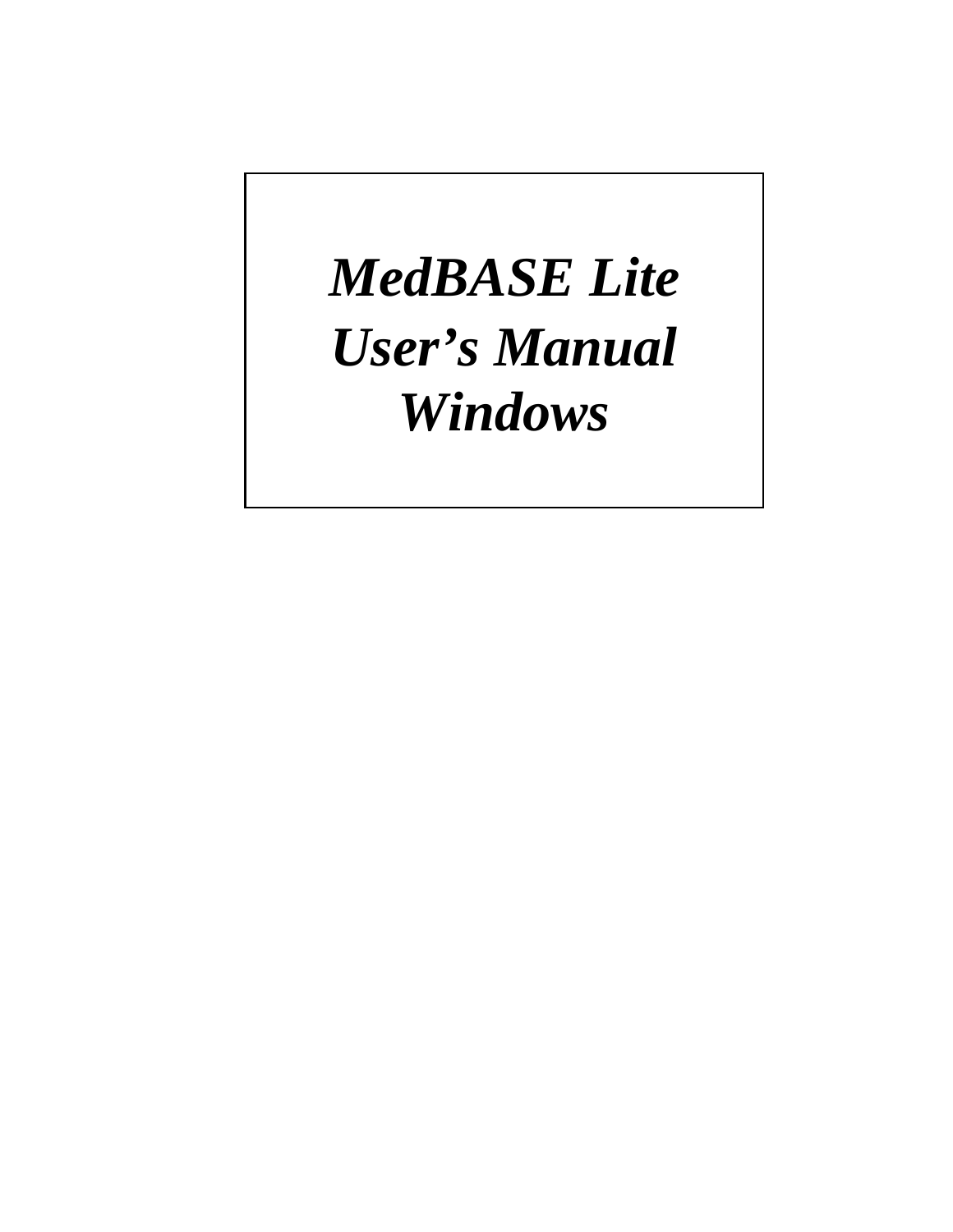## **Introduction:**

MedBASE Lite is a simple yet versatile billing system designed for the Apple Macintosh and IBM-compatible PC's. The MedBASE Lite program is designed for the physician who is accustomed to billing via OHIP card and through a simple and intuitive OHIP-card-like interface, the user is able to take full advantage of the attributes of computerized billing. MedBASE Lite is similar to the full-featured MedBASE program with respect to claim entry, error-checking, computerized billing and reconciliation. The "Lite" version does not offer certain advanced features such as multiple provider capabilities, magnetic card reader data entry, sophisticated database functions, appointment scheduling or accounting functions but should these features prove desirable to the user, then an upgrade path to the full-featured MedBASE program is available. MedBASE Lite makes full use of many of the intuitive tools characteristic of mousebased systems with the aim of providing a user-friendly environment for the operator. A minimum of operator training is necessary for using the program, and the layout is designed to maximize efficiency and minimize operator error.

This manual is intended for those using the PC-based MedBASE Lite application. The manual assumes that you are familiar with basic MS-DOS operating system commands and are acquainted with the use of the mouse and menu-driven commands. For new users unfamiliar with this environment, we recommend reviewing your MS-DOS User's Manual. Proper operation of the program requires that MedBASE be properly installed as described below. The application is compatible with Systems using MS-DOS 3.2 or higher or MS-Windows 3.0.

Because of the potential memory demands of a large database system, we recommend at least 1 MBytes of RAM with MS-DOS and preferably 4 MBytes of RAM with Windows. A hard disk with a capacity of at least 20 MBytes is recommended. MedBASE is compatible with all IBM Compatible computers from the XT to the newer 486 systems.

# **Getting Started:**

## **Installing the Program**

To install MedBASE Lite, insert the diskette entitled "MedBASE Lite Program" into the floppy disk drive. This disk contains a file of the compressed code of the MedBASE Lite application and related files. (Note: this installation procedure assumes that you wish to install the program on the C: harddrive. Contact MedBASE Software for specific installation instruction if you wish to use any other drive). Make the floppy disk drive the current drive by typing **A: <Enter>** or **B:<Enter>** depending on the drive into which you have inserted the "MedBASE Lite Program" diskette. Then simply type **Install <Enter>**. The program will begin installing itself. When the installation is complete remove the "MedBASE Lite Program" diskette and reboot your computer by turning it off and then restarting it.

A new directory entitled "MedLite" will be present on the hard disk and will contain the MedBASE Lite application as well as the MedBASE Lite databases and the \Submit directory. Your MedBASE Lite program is now installed.

## **Starting the Program:**

To start the program, type **MedLITE <Enter>** at the C:> prompt. The first time you start the program it will ask you for the original installation disk. Insert the disk and select the correct floppy drive at the screen prompt (A: or B:) to register the program. When the program is accessed for the first time, the user will be asked to enter the provider information as shown on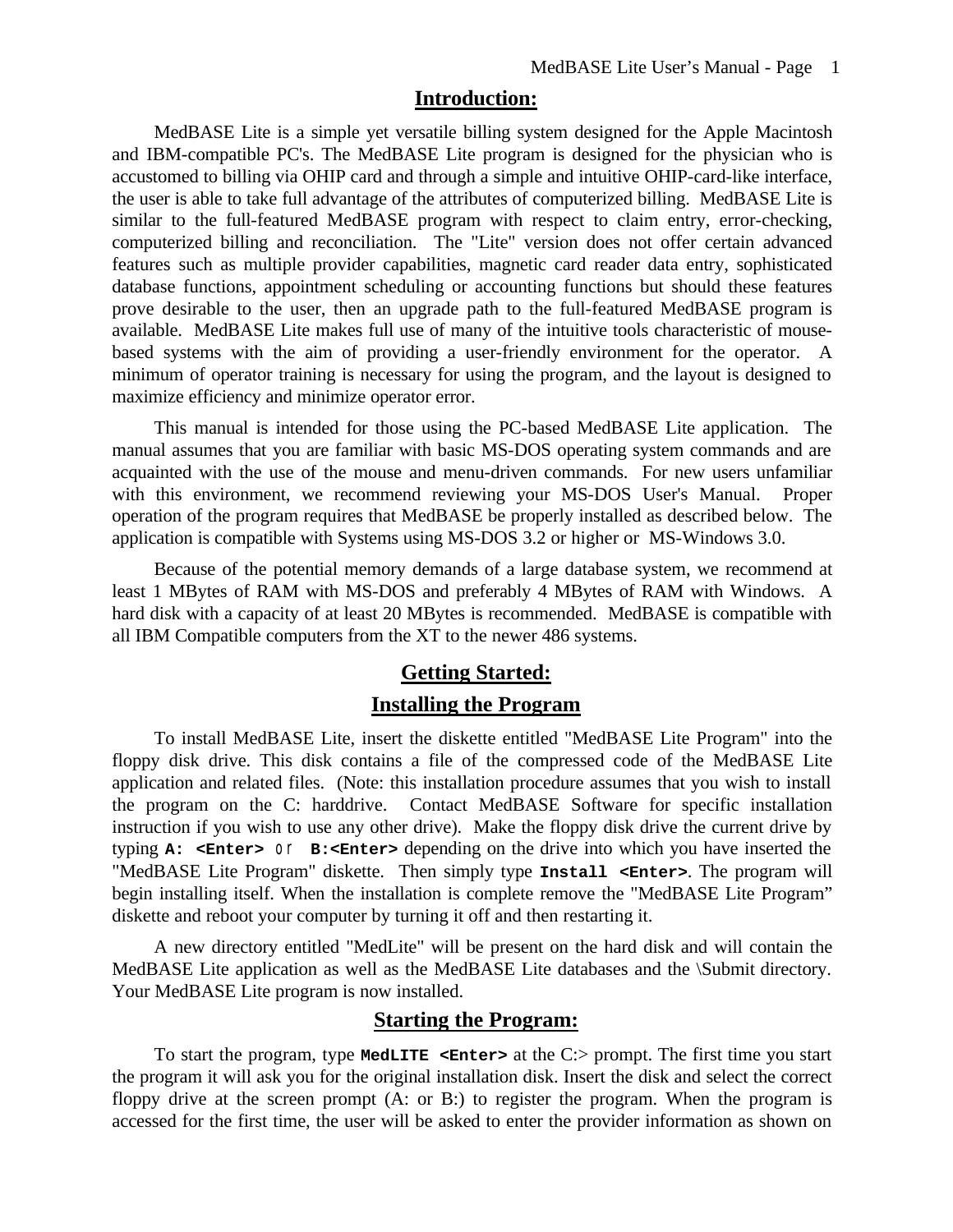the Provider Information screen below. Be careful to enter the correct information as you only get one chance to register.

| Register Provider Information                      |                                 |  |  |  |  |  |
|----------------------------------------------------|---------------------------------|--|--|--|--|--|
| DR. JAMES ALLISON                                  |                                 |  |  |  |  |  |
| 0000                                               |                                 |  |  |  |  |  |
| 224840                                             |                                 |  |  |  |  |  |
| øø                                                 |                                 |  |  |  |  |  |
| District Code: N                                   |                                 |  |  |  |  |  |
| Pay Type: (*) Pay Provider<br>( ) Pay Subscriber ) | <cancel> <done></done></cancel> |  |  |  |  |  |
|                                                    | ====Provider Information==      |  |  |  |  |  |

To register, simply enter the **Provider Name** (format - 'DR. JOHN SMITH', the **Group No.** ('0000' for a solo provider or the 4 digit OHIP registered group number), the **Billing No.** (6 digit physician number) and **Specialty Code** ('00' for general practitioners or the 2 digit OHIP specialty code). The **District Code** is a letter which signifies the OHIP office to which you submit your computerized billings ("N" for Toronto). Make sure that the dot beside Paytype is next to Pay Provider by clicking it with your mouse. Click the **<Done>** button to exit.

## **Entering Claim Information:**

When the program is started and the provider information has been entered, the MedBASE Lite billing screen will appear as shown at the top of the following page. The screen resembles an OHIP billing card and is filled out exactly as one would for a regular OHIP card. However, for patients previously entered, entry of the **Health #** will bring up the other patient information automatically. **Account #**'s are generated automatically by the program in a sequential fashion (starting with Account # 00000001) and provide a unique identifier for each claim. **Health #** and **Referring Physician #** are automatically checked for validity at the time of entry to prevent operator error. The **Payment** field must be marked as either 'HCP' (the default), 'WCB' or 'RMB' to indicate either OHIP, Workmens' Compensation Board or Reciprocal Medical Billing claims respectively. Entering 'RMB' will bring up a slightly modified billing screen (displayed on Page 7) similar to the manual Reciprocal billing card. A **Facility #** and an **In Patient Admission** date are required for hospital inpatients. You will notice that after the **Service Code** and **#** of services are entered, the **Fee Billed** will be entered automatically. You may overwrite this if you wish to edit the fee. As on the manual OHIP card, up to 10 claim items may be entered for each card.

| Provider #<br>0000-224840-00<br>DR. JAMES ALLISON                                                                                                                       |                                                                                                  |  |  |  |  |  |
|-------------------------------------------------------------------------------------------------------------------------------------------------------------------------|--------------------------------------------------------------------------------------------------|--|--|--|--|--|
| Health #<br>Version<br>Date of Birth<br>Payment<br>Recount #<br>Payee<br>12/05/53<br>5911004050<br>00000001<br>HCP                                                      |                                                                                                  |  |  |  |  |  |
| Referred by Facility In Patient Adm.<br>First Name<br>Sex<br>Surname<br>14/12/92<br>1302<br>100008<br><b>BRADSHAW</b><br>PHILIP<br>м                                    |                                                                                                  |  |  |  |  |  |
| Servicel Fee<br>#<br>Service<br><b>Billed</b><br>Code<br>Date<br>14/12/92<br>$\mathbf{1}$<br>413<br>A007A<br>24.50<br>15/12/92<br>413<br>16,10<br>$\mathbf{1}$<br>C008A | Diag<br>Diag<br>Service<br>Fee<br>l#<br>Service<br>Code<br><b>Billed</b><br>Code<br>Code<br>Date |  |  |  |  |  |
| ] Manual Review<br><f1-new> <f2-select> <f3-submit> <f4-reconcile> <f5-summary> <f6-quit></f6-quit></f5-summary></f4-reconcile></f3-submit></f2-select></f1-new>        |                                                                                                  |  |  |  |  |  |

Several buttons are present at the bottom of the screen and are accessed by clicking on them with the mouse or by pressing the corresponding Function Key. Their functions are described on the following pages: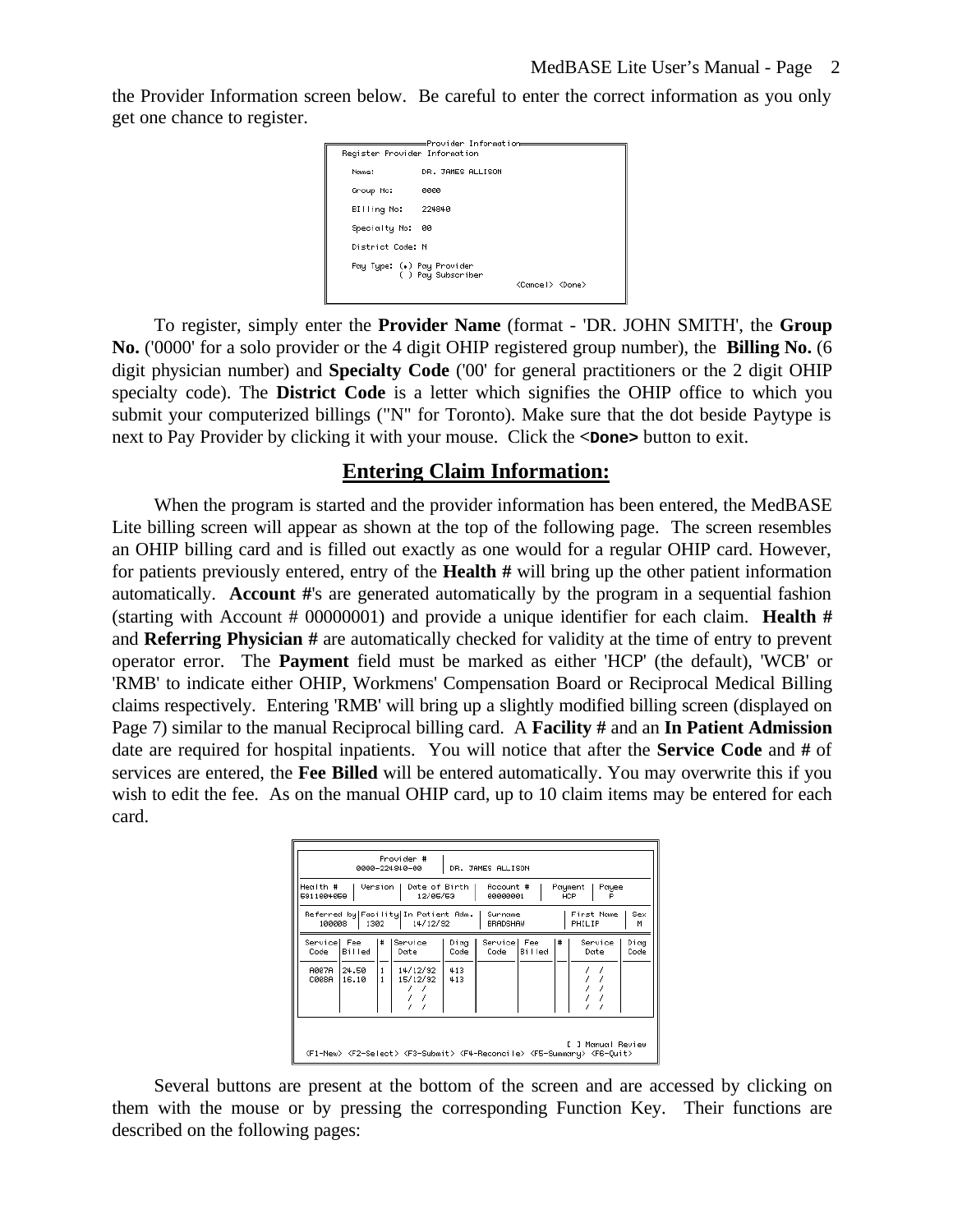#### **<F1-New>**

This allows you to save the current card and bring up a new blank card. If there are no service codes entered on the card, the account will be deleted.

#### **<F2-Select>**

This brings up the Claim Select screen as shown below allowing you to select a previously saved but unsubmitted claim for editing. Clicking on the **<F8-Cancel>** button returns the user to the previous MedBASE Lite billing screen.



Type in the **Account #**, the **10 Digit Health #**, or all or part of the **Surname, First Name** to select a patient. If **Return** is hit without entering any search criteria, then the full list of unsubmitted claims will be displayed in a browse window (see below). If more than one claim matches the search criteria, then a partial list of claims will appear in the browse window. Select the claim you wish to edit and close the window by clicking the mouse in the top left corner of the Claim Browse Window or by pressing the <**Escape>** key.

| Account #lHealth #                                                                                                                                                                                                                                                                                                                                                           |                          |  |
|------------------------------------------------------------------------------------------------------------------------------------------------------------------------------------------------------------------------------------------------------------------------------------------------------------------------------------------------------------------------------|--------------------------|--|
|                                                                                                                                                                                                                                                                                                                                                                              | Service Date             |  |
| 4494 2124033313 22/08/91<br>5748 2408049076 17/12/91<br>5750 3359562570 18/12/91<br>5752 2218272611 18/12/91<br>5754 9417120533 18/12/91<br>5756 4461965610 18/12/91<br>5758 2996062754 18/12/91<br>5760   1554281434   18/12/91<br>5762 3679208631 18/12/91<br>5764 2682397035 18/12/91<br>5766 6075033131 18/12/91<br>5768 9572916618 18/12/91<br>5770 3439584933 18/12/91 |                          |  |
|                                                                                                                                                                                                                                                                                                                                                                              | 5772 7400433657 18/12/91 |  |

#### **<F3-Submit>**

Clicking on the **<F3-Submit>** button brings up the OHIP Submission screen as shown below. This screen is used to both verify all unsubmitted claims for errors and/or to create a machine-readable file on diskette for submission to OHIP.

| ———OHIP Submission———               |                     |                         |  |  |  |  |
|-------------------------------------|---------------------|-------------------------|--|--|--|--|
| DR. JAMES ALLISON — 0000-224840-00  |                     |                         |  |  |  |  |
| Submit Date: 13/01/93<br>(dd/mm/yy) |                     |                         |  |  |  |  |
| <f9-verify></f9-verify>             | <f7−bill></f7−bill> | <f8-cancel></f8-cancel> |  |  |  |  |

The current date will appear as the default in the **Submit Date** field. To change this date, simply enter a different date. This date will entered on the submission diskette.

Clicking on the **<F9-Verify>** button at the bottom of the OHIP Submission screen is used to verify all unsubmitted OHIP, Reciprocal and WCB claims for errors. The errors checked for are listed on the following page: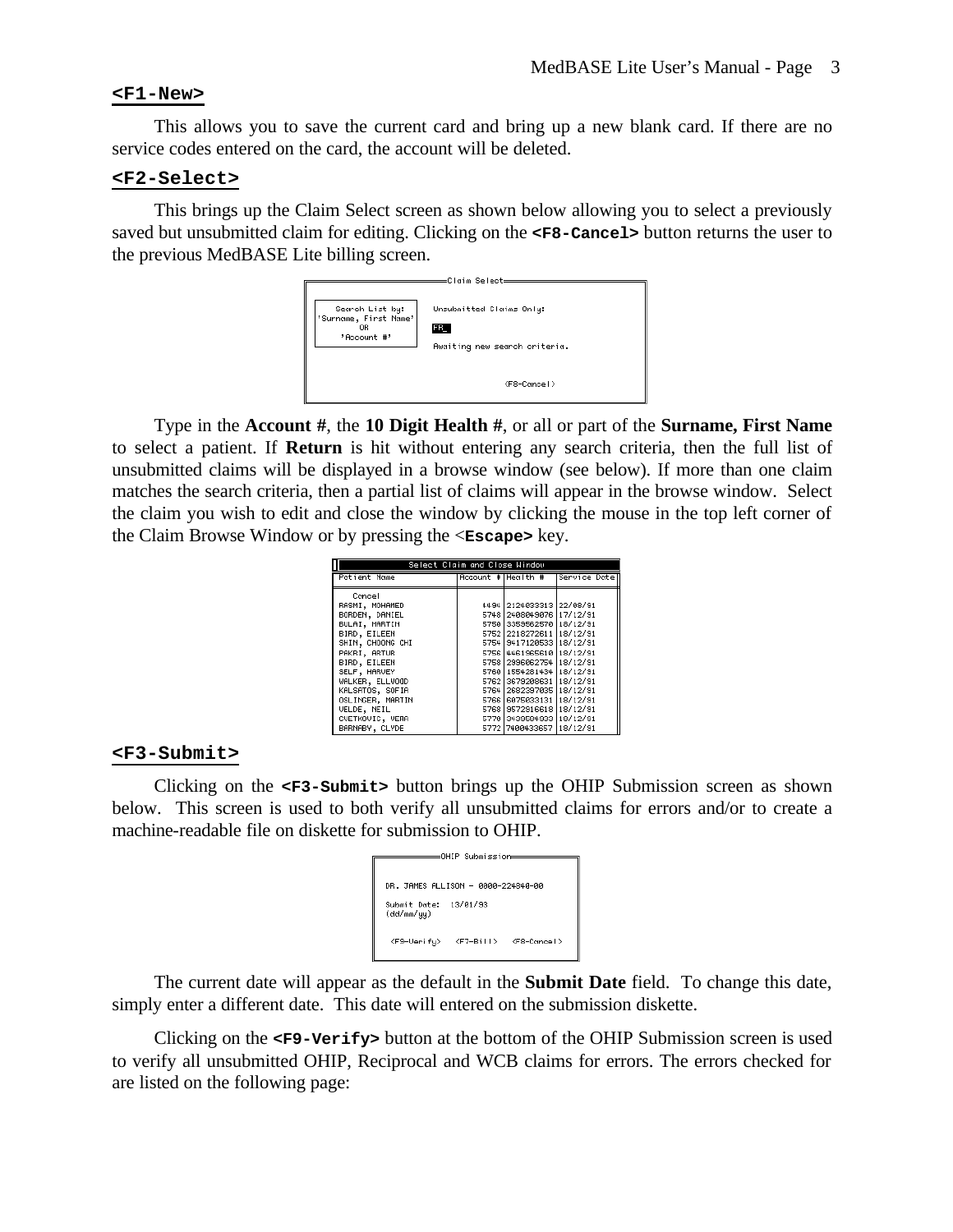Service code excluded from machine-readable input;.

Diagnosis code required for this service code.

Referring physician required for this service code.

Hospital number required.

Admission date required.

Service date is after submission date.

Service date is more than 6 months old.

Service date is after admission date.

Missing Health number for this patient.

Missing date of birth for this patient.

Reciprocal Claims require a specified province.

Reg# for  $\langle$ province $\rangle$  must be  $\angle$  digits

Manual review required for this claim.

If errors are found an error report window will appear as shown at the top of the next page. Click on **<F3-Print>** to print a report of these errors. If errors are found, they should be corrected before proceeding with the submission. Click **<F7-Done>** to return to the OHIP Submission screen.

| Boot # | Service | Date           | Error                                             |
|--------|---------|----------------|---------------------------------------------------|
| 006999 | A135A   | 14/11/92       | Service date before admission date                |
| 888388 | A001A   | 14/11/92       | Service date before admission date                |
| 886999 |         | G313A 15/11/92 | Service date before admission date                |
| 888388 |         | 74378 16/11/92 | Service date after submission date                |
| 888388 |         |                | J8818 17/11/92 Service date after submission date |
|        |         |                |                                                   |
|        |         |                |                                                   |

**NOTE** - Only one error is reported for any claim item. It is advisable to reverify the submission prior to proceeding with billing to ensure that a second unrecognized error was not present.

Click on the **<F7-Bill>** button when you are satisfied that the OHIP submission is errorfree. All unsubmitted OHIP, Reciprocal and WCB claims will be processed. OHIP claims without a valid Health # will not be submitted.

After processing is complete, a machine-readable ASCII file will be created and a file save window will appear with a prompt to insert the OHIP submission diskette. Insert the diskette and click **Save**. The file will be saved on the diskette and a duplicate copy will also be saved in the \Submit directory on the hard disk. The diskette will be ejected and a prompt will then appear asking whether you wish to print a Billing Summary. Click **<Yes>** or **<No>** as desired. Be sure to record the number of Claims and Records. The OHIP Submission screen will then be exited.

It is advisable to check all submission diskettes to ensure that a submission file is present. Duplicates from the \Submit directory can be copied onto a new diskette if necessary.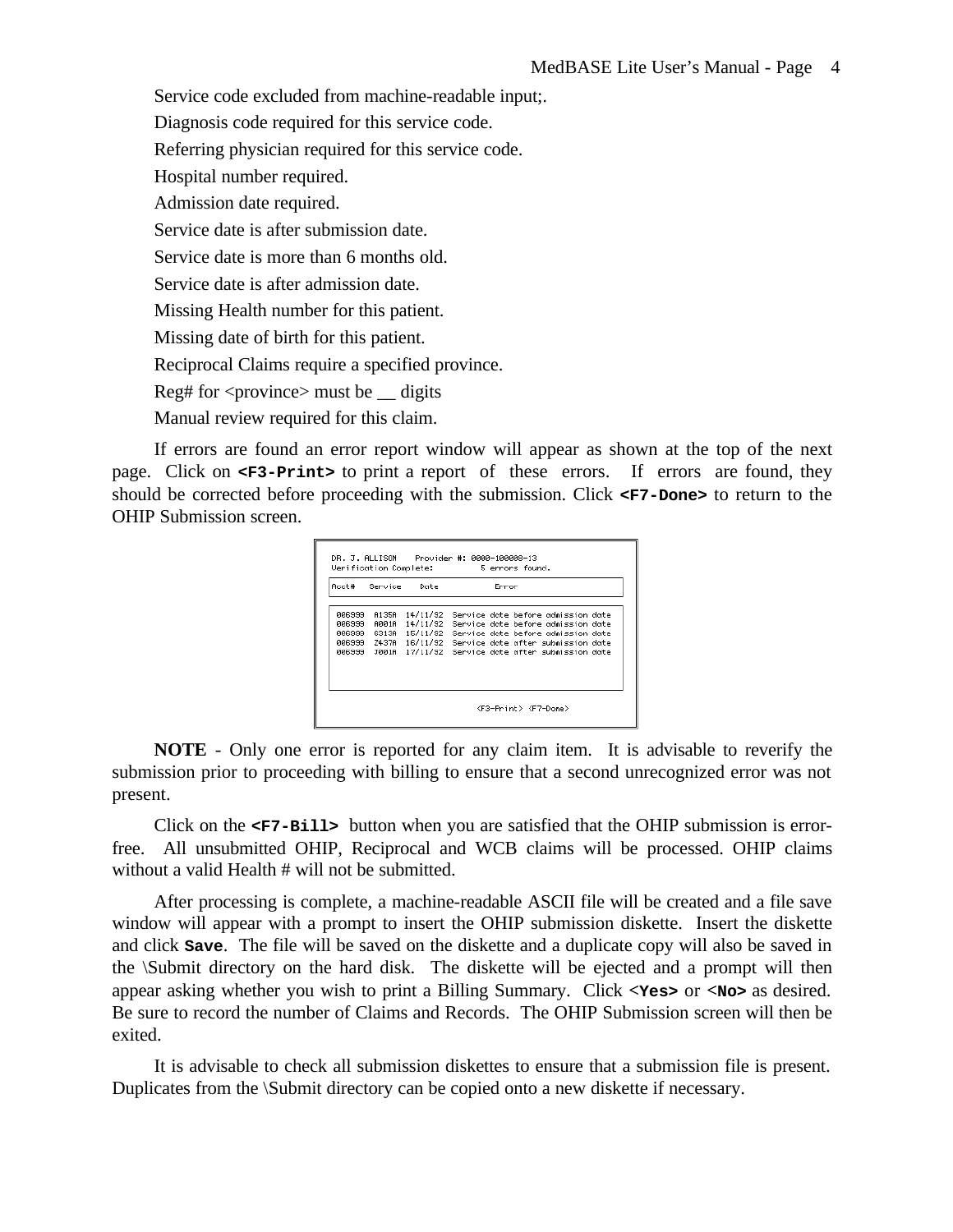Click on the **<F8-Cancel>** button if you wish to exit and bypass the billing procedure. This will be necessary when you wish to correct errors identified during verification before proceeding with billing. The OHIP Submission screen will then be exited.

### **<F4-Reconcile>**

The **<F4-Reconcile>** button is used to reconcile previously billed claims from a OHIP Remittance Advice (RA) Diskette. After selecting **<F4-Reconcile>**, a window will appear asking you which drive the OHIP RA diskette is in. Insert the OHIP RA diskette and select the corresponding disk drive (either A: or B:). A list of files on that disk will then appear. Select the RA file (it should begin with a "P" as per the new OHIP format). If you select a file which is not an OHIP Remittance Advice file, an error message will appear. If a proper file has been selected the file will be read, the diskette ejected and the OHIP Reconciliation screen will appear as shown below.



As a default, the claim item will be reconciled if the fee paid is within \$1.00 of the fee billed. Otherwise, the claim item will be marked as a discrepancy. The underpayment and overpayment limits may be edited as desired. Click the **<Continue>** button to proceed with the reconciliation. The OHIP Reconciliation screen will show the progress of the reconciliation both in the form of a status bar and in the table, indicating the total # of records, # reconciled, # of discrepancies, # not found (ie - on the RA diskette but not in the database) and # previously processed. When the reconciliation is completed a prompt will appear asking whether you wish to print the Reconciliation Summary reports.

These reports include:

- (1) Reconciliation Totals and List of Discrepancies.
- (2) Summary of Claim Items 'Not Found' (if applicable).
- (3) Message from the Ministry of Health (if present on RA diskette).

Click **<Yes>** or **<No>** as desired. Click **<Done>** to exit the OHIP Reconciliation screen.

#### **<F5-Summary>**

Clicking on the **<F5-Summary>** button brings up the Claim Summary screen as shown at the top of the following page. This function is useful for printing a summary of claims in a given date range or account range. The date range can be used for detailed daily, weekly or monthly claim summaries. The account range is useful for verifying entered data against original data (keeping track of the accounts entered in a given time period). The generated report details all of the mandatory claim and patient data for each claim item as well as totals.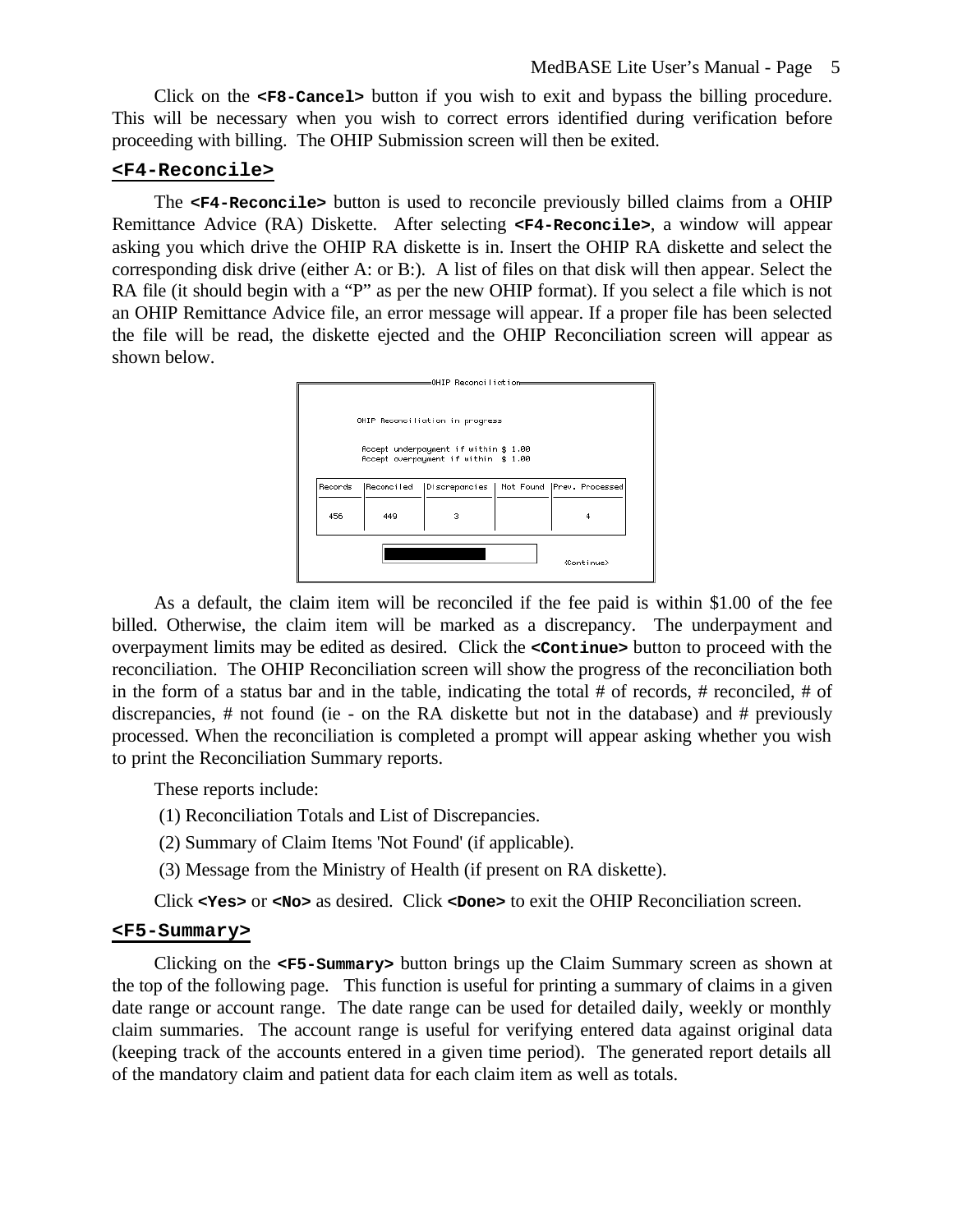

You can specify a **Date Range**, **Acct # Range** or limit the summary to **Outstanding Claims only** (ie - claims which have not yet been reconciled). To print the summary, click the **<F3-Print>** button. Click the **<F7-Done>** button to exit.

## **Reciprocal Medical Billing:**

If 'RMB' is entered under the **Payment** field on the MedBASE Lite billing screen, then a slightly altered Reciprocal Medical Billing screen will appear as shown below. This screen is identical to the usual billing with the exception of 6 fields. These are listed below:

| Provider #<br>DR. JAMES ALLISON<br>0000-224840-00                                                                                                                     |                                   |                                                   |                                              |                                  |                      |               |   |                 |              |
|-----------------------------------------------------------------------------------------------------------------------------------------------------------------------|-----------------------------------|---------------------------------------------------|----------------------------------------------|----------------------------------|----------------------|---------------|---|-----------------|--------------|
| Date of Birth<br>Recount #<br>Prov Registration #<br>Payment<br>Payee<br>3124524222<br>12/04/46<br>BC.<br>00000001<br>RMB                                             |                                   |                                                   |                                              |                                  |                      |               |   |                 |              |
| Referred by Facility In Patient Adm.<br>First Name<br>Sex<br>Surname<br>23/04/92<br>100008<br>1302<br>HALLORAN<br>MARTIN<br>м                                         |                                   |                                                   |                                              |                                  |                      |               |   |                 |              |
| Service  Fee<br>Code                                                                                                                                                  | <b>Billed</b>                     | #                                                 | Service<br>Date                              | Diag<br>Code                     | Service  Fee<br>Code | <b>Billed</b> | # | Service<br>Date | Diag<br>Code |
| Z442A<br>Z440B<br>G297B<br><b>AS938</b>                                                                                                                               | 243.70<br>88.58<br>49.95<br>22.90 | $\mathbf{1}$<br>$\mathbf{1}$<br>$\mathbf{1}$<br>1 | 24/04/92<br>24/04/92<br>24/04/92<br>24/04/92 | $+13$<br>$+13$<br>$+13$<br>$+13$ |                      |               |   |                 |              |
| Address: 24 MEMORIAL LANE<br>VANCOUVER, BC<br>Postal Code:                                                                                                            |                                   |                                                   |                                              |                                  |                      |               |   |                 |              |
| Manual Review<br>r 1<br><f1-new> <f2-select> <f3-submit> <f4-reconcile> <f5-summary> <f6-quit></f6-quit></f5-summary></f4-reconcile></f3-submit></f2-select></f1-new> |                                   |                                                   |                                              |                                  |                      |               |   |                 |              |

**Prov**: Enter the 2 letter abbreviation for the province to be billed as done with manual Reciprocal Medical billing.

**Registration** #: Enter up to 12 alpha-numeric characters as required for the specific province (will be verified prior to billing).

**Patient Address**: Enter the street address, city and province in the 3 fields at the bottom of the screen.

**Postal Code**: Enter the postal code (format - A9A 9A9).

Reciprocal claims will be submitted and reconciled in an automated machine-readable manner as with other OHIP claims.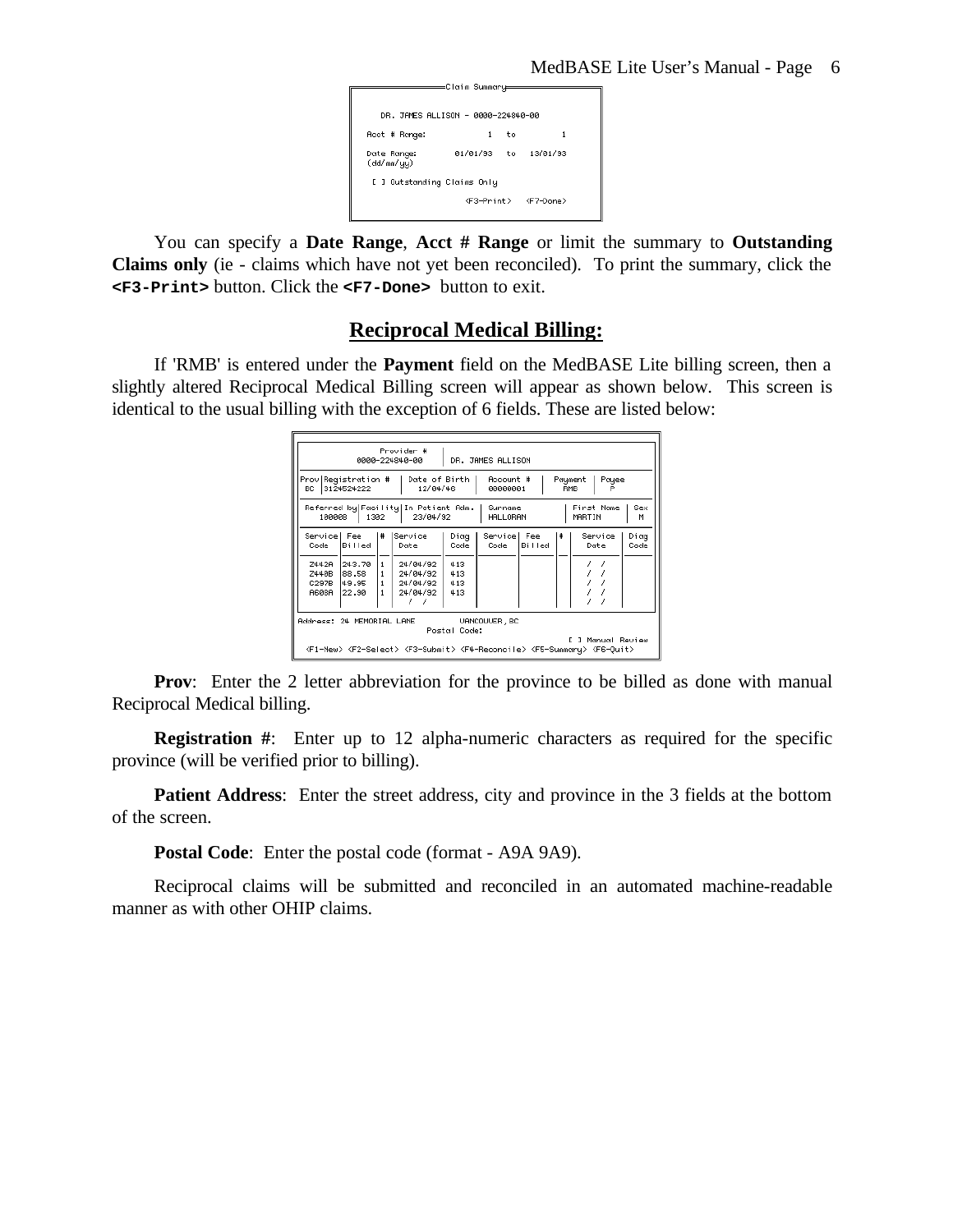## **<F6-Quit>**

To quit the program, click on the **<F6-Quit>** button. It is important to exit from the program before shutting the computer off.

For technical advice and support, call MedBASE Software Inc. at:

**Phone and FAX line** - **416-778-5852 Emergency Service - 416-417-2743**